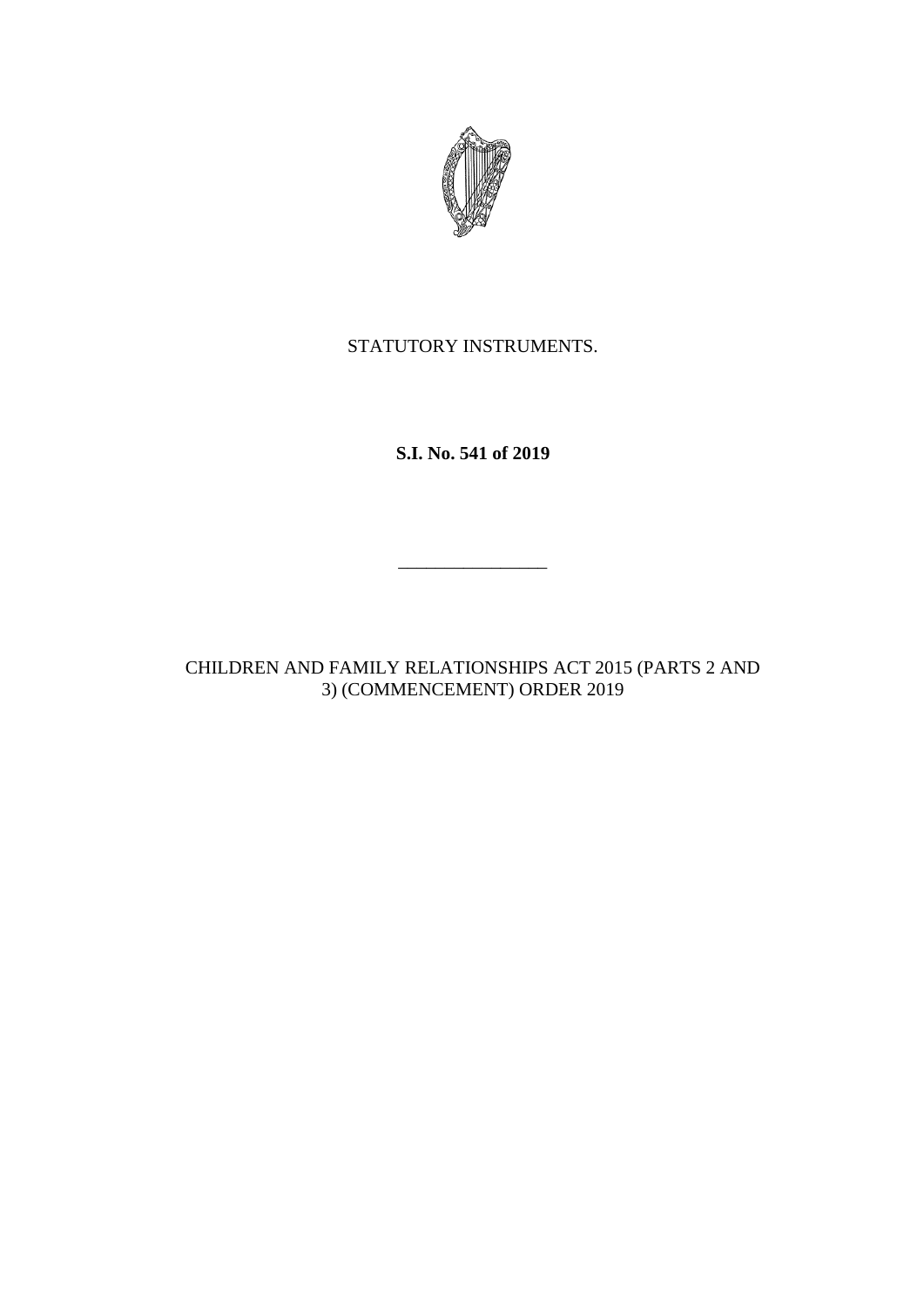## S.I. No. 541 of 2019

## CHILDREN AND FAMILY RELATIONSHIPS ACT 2015 (PARTS 2 AND 3) (COMMENCEMENT) ORDER 2019

I, SIMON HARRIS, Minister for Health, in exercise of the powers conferred on me by section 1(6) of the Children and Family Relationships Act 2015 (No. 9 of 2015), hereby order as follows:

1. This Order may be cited as the Children and Family Relationships Act 2015 (Parts 2 and 3) (Commencement) Order 2019.

2. The 4<sup>th</sup> day of May 2020 is appointed as the day on which Parts 2 and 3 of the Children and Family Relationships Act 2015 (No. 9 of 2015) shall come into operation.



GIVEN under my Official Seal, 4 November, 2019.

SIMON HARRIS, Minister for Health.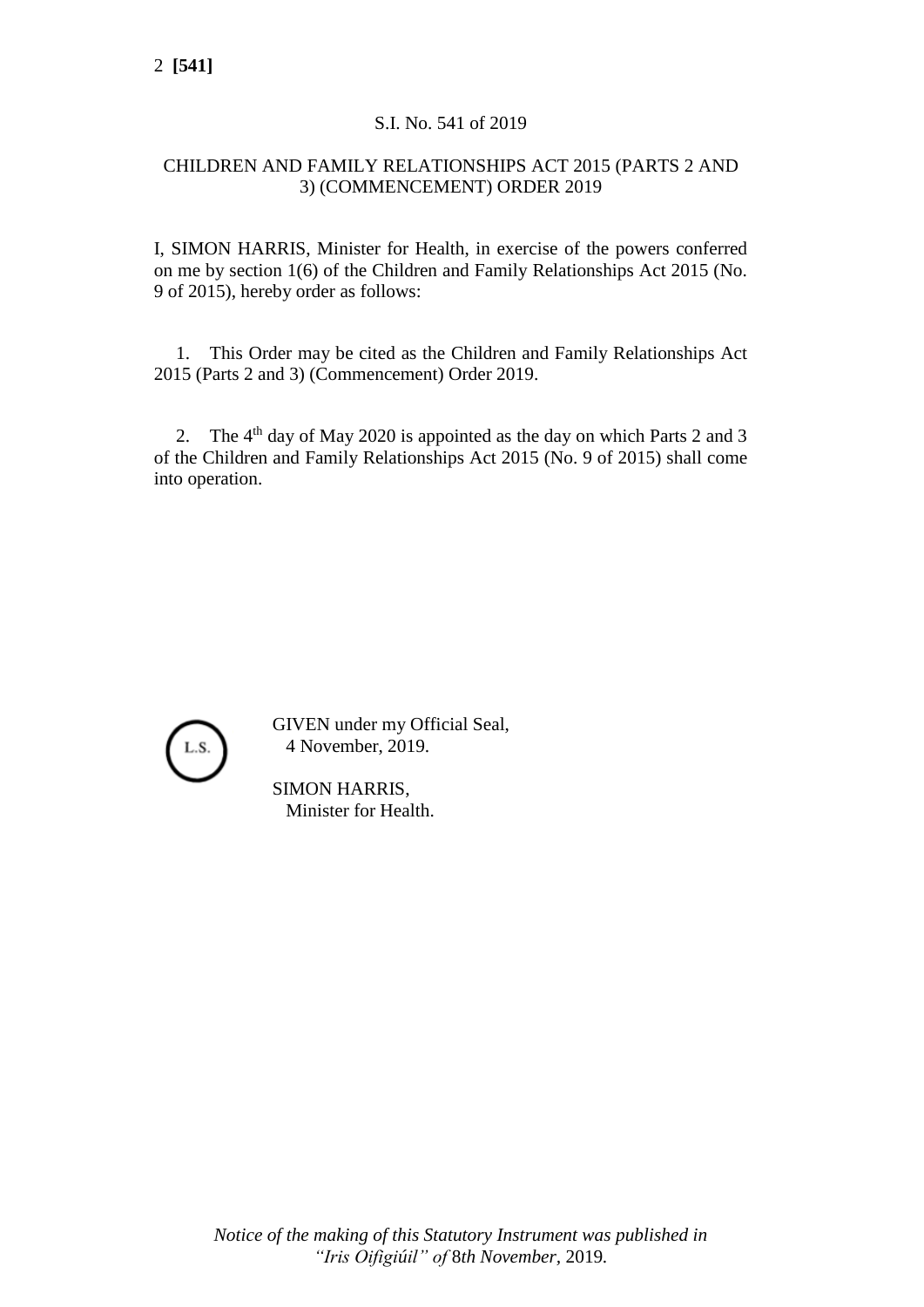## EXPLANATORY NOTE

## *(This note is not part of the instrument and does not purport to be a legal interpretation.)*

This Order commences Parts 2&3 of the Children and Family Relationships Act 2015.